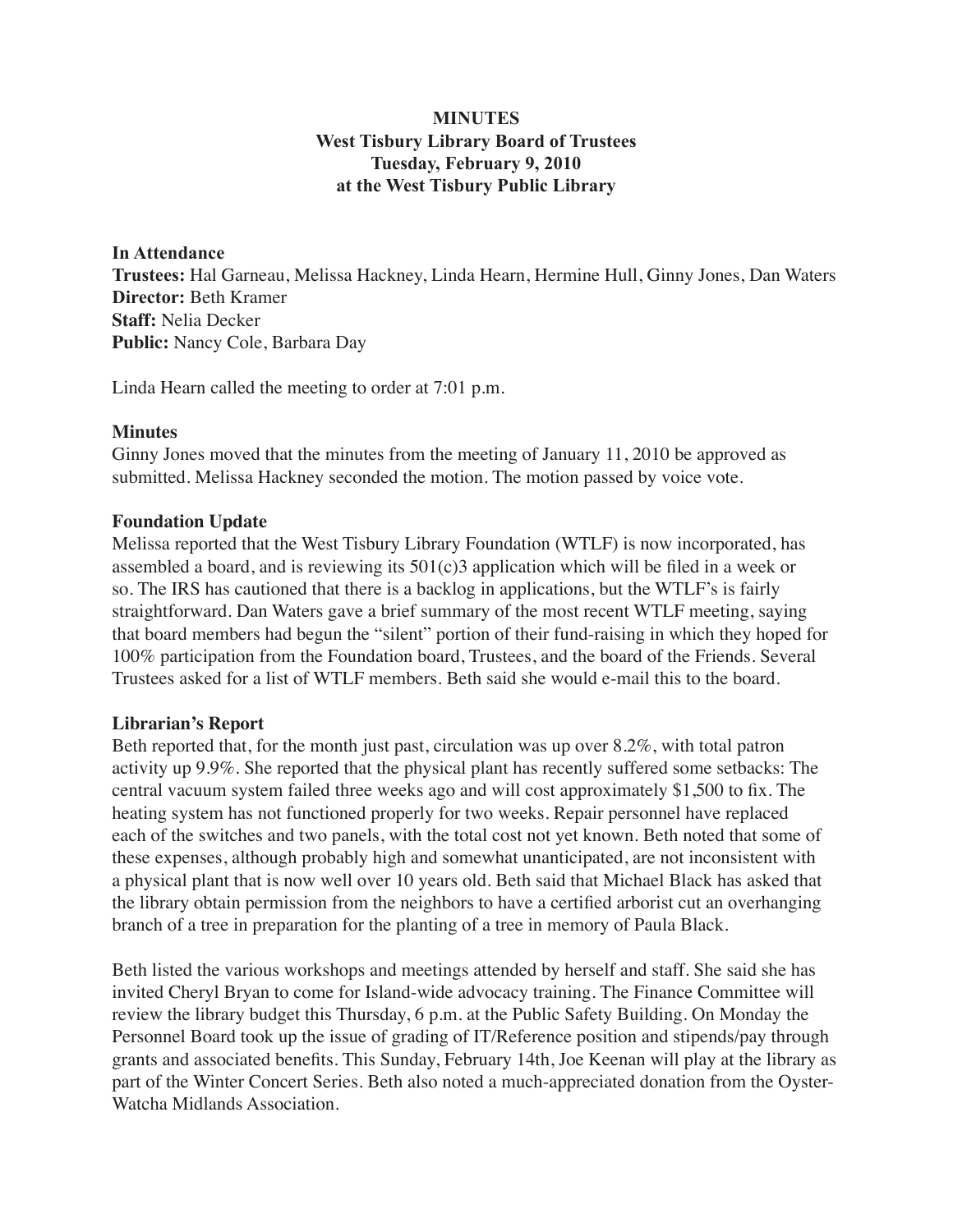### **Selectmen's Meeting**

Dan summarized the February 3 meeting of the Selectmen, which he attended along with Linda and Chuck Hodgkinson (advisory member of the WTLF). At this meeting, Chuck presented his proposed long-range timetable by which the town might undertake library construction in FY2013 and still build a police station on or before the year stipulated in the 2007 Space Needs Report. Dan had also attended the Community Preservation Committee meeting on January 20th. He asked the committee to award grants judiciously and reserve their undesignated funds, given that they may soon be presented with an important Open Space request.

### **Well Committee**

Ginny said that progress is being made toward determining the viability and advisability of tying the Howes House into the library's well. Beth added that the state Department of Environmental Protection (DEP) is scheduled to come in March to study the existing situation.

## **Facility Needs Committee**

Hal announced that the Facility Needs Committee "is no more," having fulfilled its sevenmonth mission to prepare a Facility Needs Report. Linda thanked Hal on behalf of the board, and said she would be happy to have him chair a committee any time. Ginny moved to accept the report and Dan seconded the motion. In the ensuing discussion, Melissa asked what would happen once the board accepted the report. It was agreed that in accepting the report, the board was acknowledging that the document was a fair, accurate and thorough representation of the committee's views and findings. It is not intended, in itself, to stand alone as a public statement, but rather to help the Trustees develop their own case to put before the town, in the event that they should decide to press for expansion of the library facility. With that, the board voted unanimously to accept the report.

As for the board's next step, several Trustees emphasized the importance of transparency and communication with the public. Dan cited advice from Chuck Hodgkinson, who had extensive experience with the recent Town Hall renovation. Chuck recommends that the library advertise and hold a public forum as soon as feasible to review the updated space needs. Dan said he would ask Chuck for more specifics, and invite him to the next Trustees meeting.

### **Bylaws and Policies**

Beth asked the Trustees to approve, in total, the Bylaws and Policies that had been approved piecemeal over the past two years. Linda moved for approval, Melissa seconded the motion, and the voice vote was unanimous.

### **Building Program**

Prior to last month's meeting, Beth had circulated a detailed building program in a format required by the Massachusetts Board of Library Commissioners (MBLC). The Trustees spent considerable time reviewing and revising the 40-plus-page document. Then Ginny moved to accept it and Hermine seconded the motion, which passed by unanimous voice vote.

### **New Business**

Beth recounted an incident in which a minor patron reported an adult patron displaying obscene